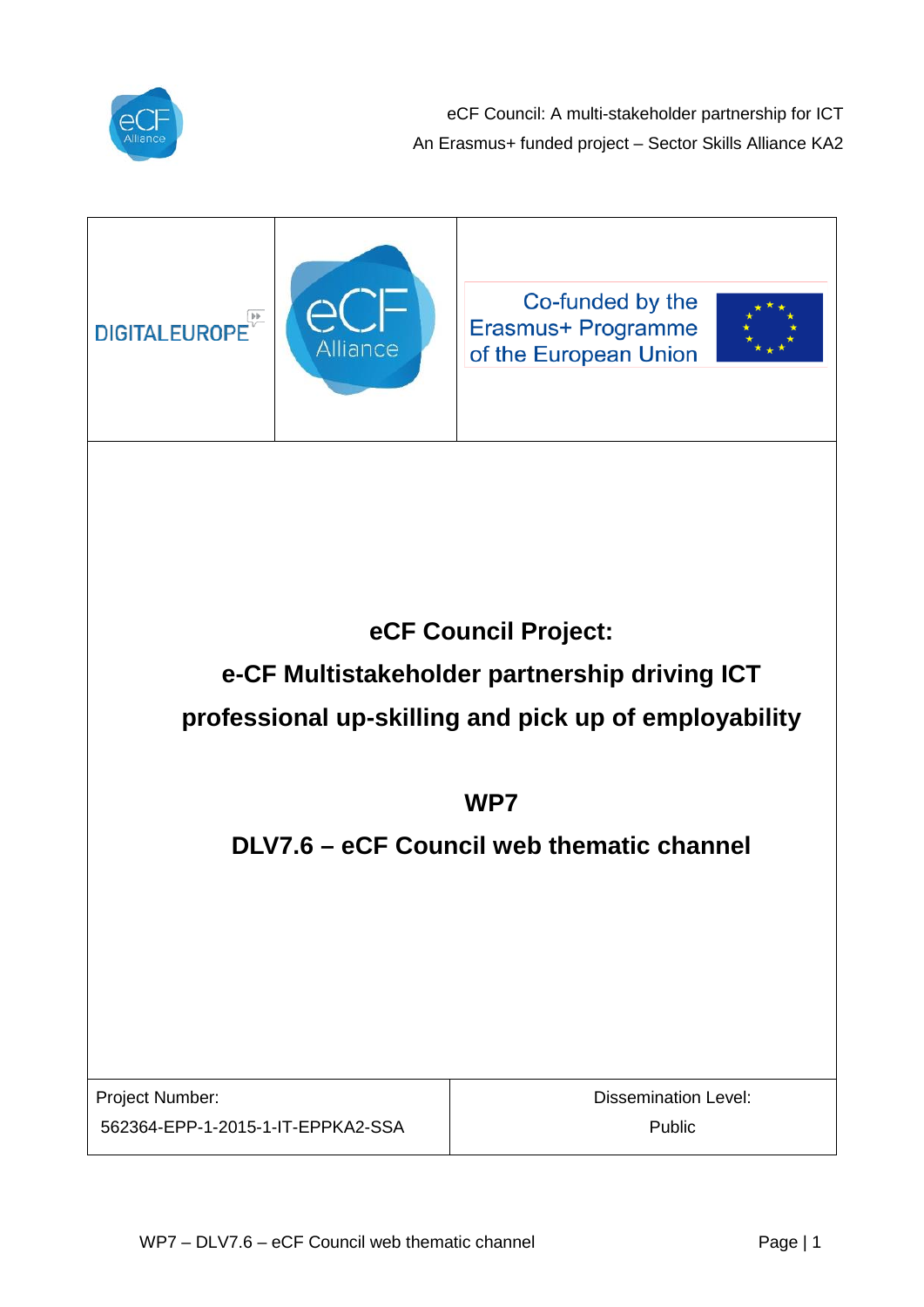

| Author                | <b>Date</b> | Version | <b>Description</b>                       |
|-----------------------|-------------|---------|------------------------------------------|
| Francesca Falco (DE)  | 28/02/2016  | 01      | Draft document template                  |
| Katarzyna Koziol (DE) | 23/10/2018  | 02      | eCF Council web thematic channel - final |
|                       |             |         |                                          |
|                       |             |         |                                          |
|                       |             |         |                                          |
|                       |             |         |                                          |

### Support and disclaimers

This project has been funded with support from the European Commission.

This publication [communication] reflects the views only of the author, and the Commission cannot be held responsible for any use which may be made of the information contained therein.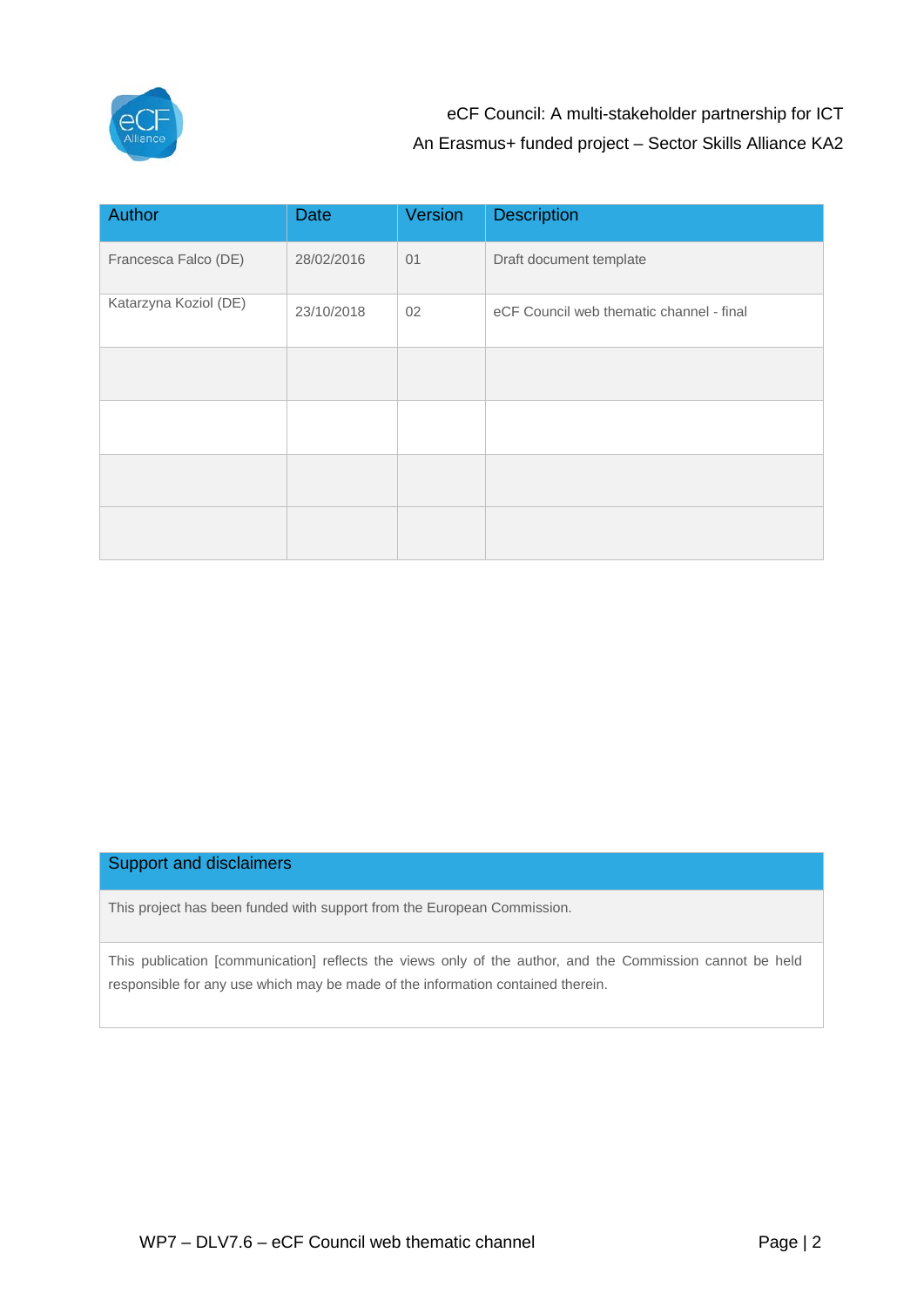

## **YouTube channel**

In order to have all videos related to the project in one place the consortium created the eCF Alliance YouTube channel in May 2016. The channel can be accessed at: <https://www.youtube.com/channel/UCa4GctnVCh6hGKbatpyjrlw/about>

|  | Allianci                                                                                                                                                                                                                                                                                         | eCF Alliance<br>4 subscribers |                  |                 |                   |              |                     |
|--|--------------------------------------------------------------------------------------------------------------------------------------------------------------------------------------------------------------------------------------------------------------------------------------------------|-------------------------------|------------------|-----------------|-------------------|--------------|---------------------|
|  | <b>HOME</b>                                                                                                                                                                                                                                                                                      | <b>VIDEOS</b>                 | <b>PLAYLISTS</b> | <b>CHANNELS</b> | <b>DISCUSSION</b> | <b>ABOUT</b> |                     |
|  | <b>Description</b>                                                                                                                                                                                                                                                                               |                               |                  |                 |                   |              | <b>Stats</b>        |
|  | Welcome to the eCF Alliance YouTube Channel!                                                                                                                                                                                                                                                     |                               |                  |                 |                   |              | Joined May 11, 2016 |
|  | eCF Alliance, a European Commission funded project, aims to build a partnership that enhances a cross<br>country-cooperation between the major players responsible for IT professionals' enhancement, including<br>Member States and a variety of stakeholders to cope with ICT skills mismatch. |                               |                  |                 |                   | 101 views    |                     |
|  |                                                                                                                                                                                                                                                                                                  |                               |                  |                 |                   | m            |                     |

As of its creation it was serving mostly as a repository for videos produced for project, including the general presentation of a project be projects leader, partners, keynotes and sessions from the Final Conference, also conference summerising video published after the conference. In total there were 17 videos placed on the channel.

|                                                                          | eCF Alliance<br>4 subscribers |                                                                        |                                                                   |                                                                                            |                                                                     | <b>SUBSCRIBE</b>                                                       |
|--------------------------------------------------------------------------|-------------------------------|------------------------------------------------------------------------|-------------------------------------------------------------------|--------------------------------------------------------------------------------------------|---------------------------------------------------------------------|------------------------------------------------------------------------|
| <b>HOME</b>                                                              | <b>VIDEOS</b>                 | <b>CHANNELS</b><br><b>PLAYLISTS</b>                                    | <b>DISCUSSION</b>                                                 | Q<br><b>ABOUT</b>                                                                          |                                                                     |                                                                        |
| Uploads PLAY ALL                                                         |                               |                                                                        |                                                                   |                                                                                            |                                                                     | $=$ SORT BY                                                            |
| <b>Professional</b>                                                      | 2:36                          | 15:28                                                                  | 15:26                                                             | 0:48                                                                                       |                                                                     | 3:56                                                                   |
| Project results: Lorenza Leita<br>(FPM)                                  |                               | <b>IT Professionalism from the</b><br>perspective of the European      | <b>IT Professionalism from the</b><br>perspective of the European | <b>Final Conference of the eCF</b><br><b>Alliance project</b>                              | Panel session - The eCF and<br><b>ESCO</b> in practice - Aikaterini | <b>Panel Session: The eCF and</b><br><b>ESCO</b> in practice - Justina |
| 1 view - 5 days ago                                                      |                               | 5 views - 5 days ago                                                   | 10 views - 5 days ago                                             | 24 views . 1 week ago                                                                      | 13 views + 1 week ago                                               | 1 view - 1 week ago                                                    |
|                                                                          | 2:42                          | Panel session<br>The eCF and ESCO in practice<br>$2 - 30$              |                                                                   | <b>DIGITALEU</b><br>The yold<br>otthe<br>European<br>Digital-<br>Technol                   | <b>TALEUROPE</b>                                                    |                                                                        |
| <b>Panel Session: The eCF and</b><br><b>ESCO</b> in practice - Niels van |                               | <b>Panel Session: The eCF and</b><br><b>ESCO</b> in practice - Austeja | Project results: moderator<br><b>Rocco Defina</b>                 | <b>Project results: Dr. Luis</b><br>Fernández-Sanz -                                       | Project results: Herman van<br><b>Bolhuis - Pilots</b>              | <b>Project results: Fabio</b><br><b>Massimo - VET qualification</b>    |
| 3 views . 1 week ago                                                     |                               | 1 view · 1 week ago                                                    | 3 views + 1 week ago                                              | 10 views . 1 week ago                                                                      | 4 views . 1 week ago                                                | 2 views . 1 week ago                                                   |
| <b>DIGITALEUROPE</b><br>The voice<br>of the<br>European<br>Digital       |                               | <b>DEAV JUBBE WATE ETERWIAJ TIV</b><br>3:57                            | 8:34                                                              | Paolo Vercesi<br><b>ICF Council project lease</b><br><b>PRINT IN ARRANGE</b><br>×<br>12:51 | W<br>Paolo Vie<br>ine Politicorico di Mila<br>4:53                  |                                                                        |
| Update from the CEN/TC 428<br>and new prospects - Mary                   |                               | <b>Presentation of the ECF</b><br><b>Council Project (in Spanish)</b>  | <b>Final Conference: Welcome</b><br>address by Pavol Krempasky    | <b>Final Conference: Welcome</b><br>address by Paolo Vercesi                               | eCF Council: A multi-<br>stakeholder partnership for                |                                                                        |
| 2 views . 1 week ago                                                     |                               | No views . 1 week ago                                                  | 5 views . 1 week ago                                              | 5 views + 1 week ago                                                                       | 12 views + 3 weeks ago                                              |                                                                        |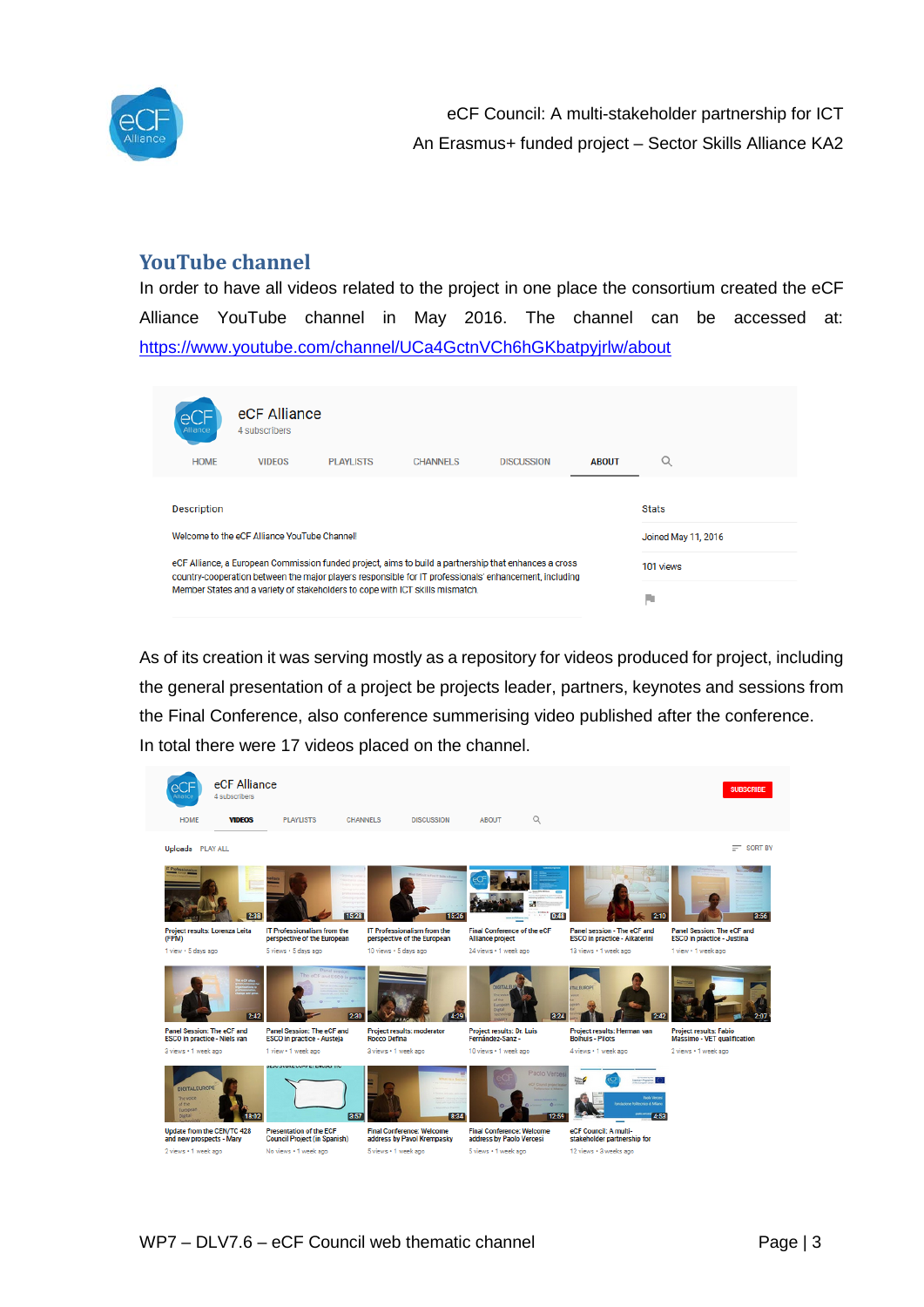

## **Video Library**

However, YouTube channel has its limitations, due to YouTube technicalities it was allowing adding there videos already added on different YouTube channels. Therefore, as mentioned in DLV 7.9 – Dissemination (Interim) Report as of April 2017 DIGITALEUROPE invest time in developing the "Video Library" section on the website. To ensure that all videos produced during the project life-span and related videos produced for other initiatives but with related content have better visibility to the project audience.

The Video Library can be accessed here:<https://www.ecfalliance.org/video-library> .

At the end of October 2018 there were 9 videos on the Video Library page, all describet in detail with links to their source and in case of a video summerising the Final Conference linking to other 14 videos from the conference. The videos related are coming from the project "eSkills for Jobs 2015-2016", videos with interviews with real ICT Professionals describing their dayto-day jobs.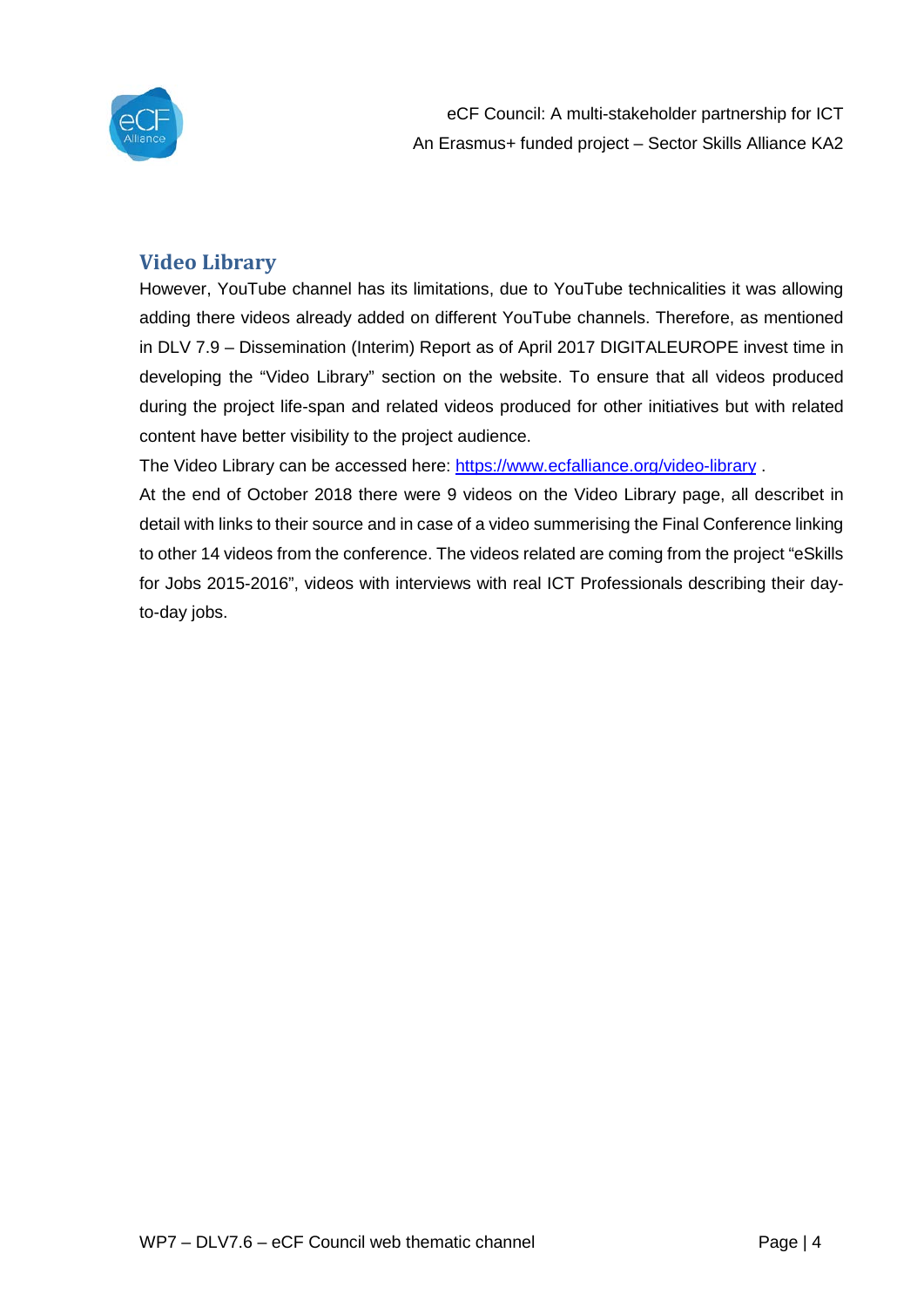





## **Video library**







eCF Council: A multi-stakeholder partnership for ICT<br>Erasmus+ project presenta ertidat by the pro

Presentation of the ECF Council Project

(in Spanish)<br>by Servicios CCC







Discover IT job profiles: Data Scientist<br>by eSkills for lobs 2016

Discover IT job profiles:<br>Network Engineer<br>by eSkils for Jobs 2016

## Discover IT job profiles:<br>Technical Programme Mai<br>by eSkills for Jobs 2016

Discover IT job profiles:<br>UX Designer<br>by eSkils for jobs 2016

# Discover IT job profiles<br>Web Developer<br>by eSkills for Jobs 2016





eSkills for Jobs 2015



**Statistics**

Since the website was fully operated 1 April 2016 - 24 October 2018, the "Video Library" was 10<sup>th</sup> top visited subpage on the website.

It is important to note that the "Video Library" section was created later then April 2016, the first time when website was presented to the wider-audience.